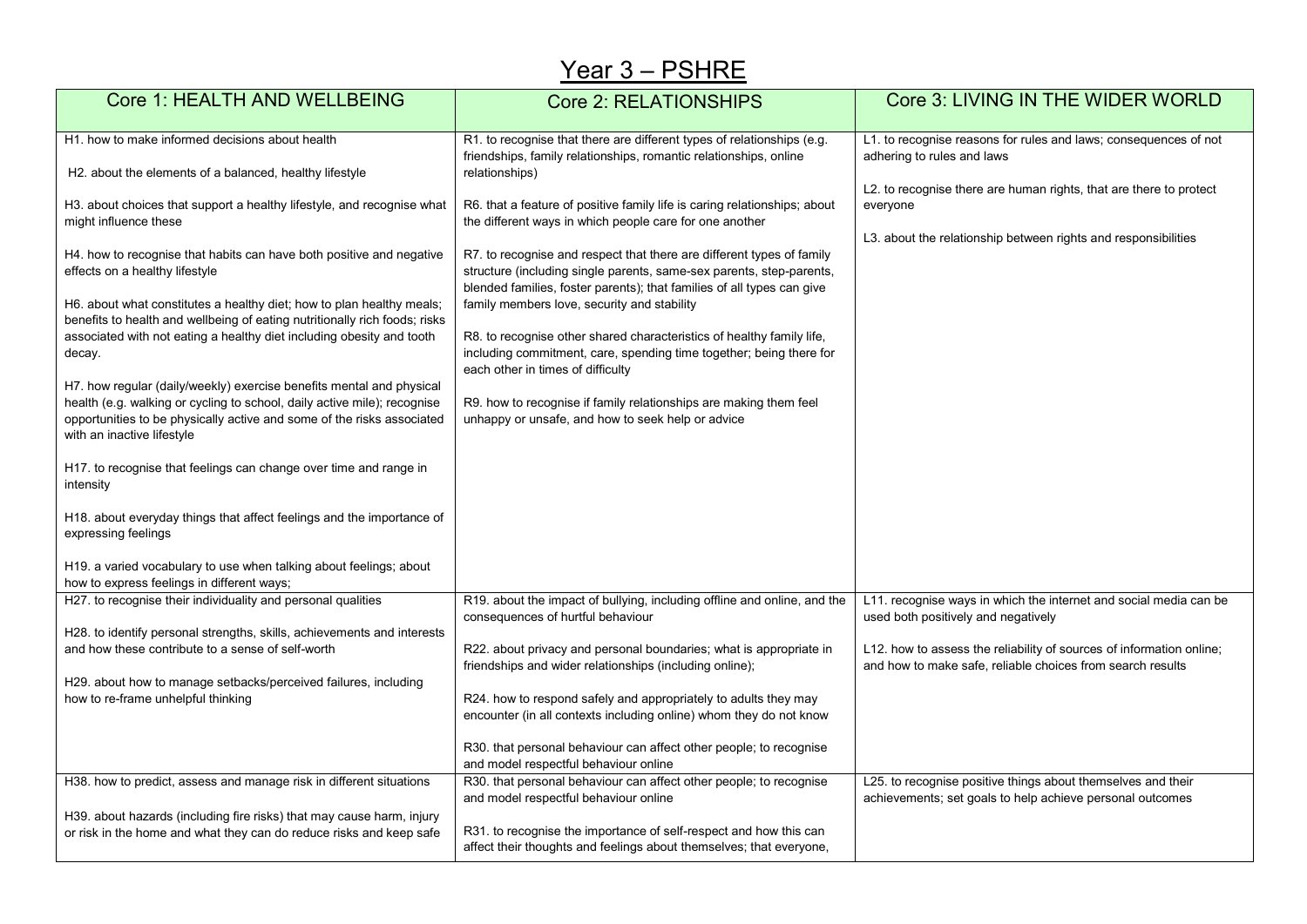| H41. strategies for keeping safe in the local environment or unfamiliar | including them, should expect to be treated politely and with respect | L26. that there is a broad range of different jobs/careers that people |
|-------------------------------------------------------------------------|-----------------------------------------------------------------------|------------------------------------------------------------------------|
| places (rail, water, road) and firework safety; safe use of digital     | by others (including when online and/or anonymous) in school and in   | can have; that people often have more than one career/type of job      |
| devices when out and about                                              | wider society; strategies to improve or support courteous, respectful | during their life                                                      |
|                                                                         | relationships                                                         |                                                                        |
|                                                                         |                                                                       | L27. about stereotypes in the workplace and that a person's career     |
|                                                                         |                                                                       | aspirations should not be limited by them                              |
|                                                                         |                                                                       |                                                                        |
|                                                                         |                                                                       | L30, about some of the skills that will help them in their future      |
|                                                                         |                                                                       | careers e.g. teamwork, communication and negotiation                   |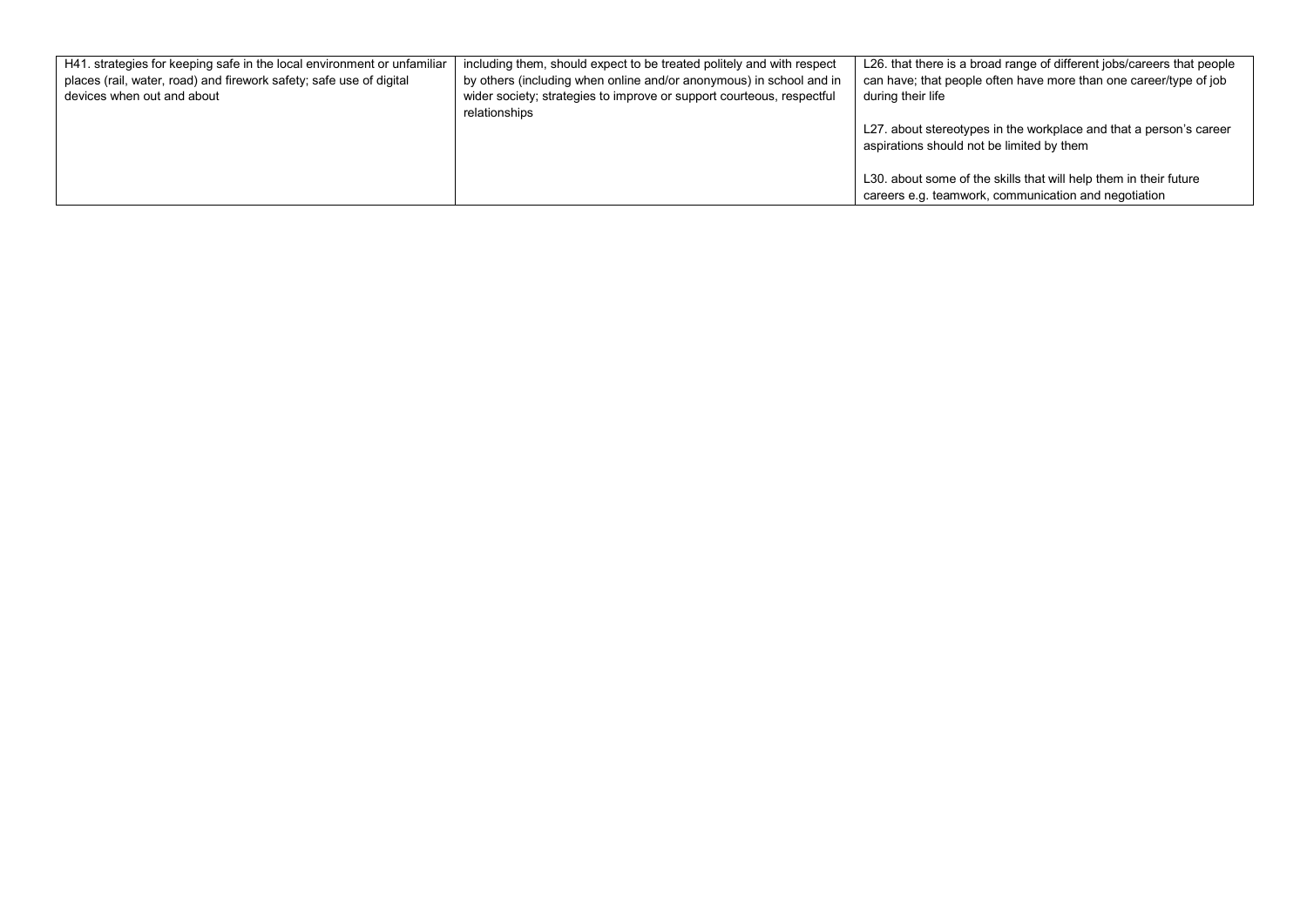## **Year 3 Topic Coverage**

| <b>Autumn: Core 2</b>                  |                                                                                                                                                                                             |                                                 |                                  | <b>Spring: Core 3</b>                   |                                              | <b>Summer: Core 1</b>                    |                                         |                                      |  |
|----------------------------------------|---------------------------------------------------------------------------------------------------------------------------------------------------------------------------------------------|-------------------------------------------------|----------------------------------|-----------------------------------------|----------------------------------------------|------------------------------------------|-----------------------------------------|--------------------------------------|--|
|                                        | <b>RELATIONSHIPS</b>                                                                                                                                                                        |                                                 |                                  | <b>LIVING IN THE WIDER WORLD</b>        |                                              |                                          | <b>HEALTH AND WELLBEING</b>             |                                      |  |
| <b>Families and</b>                    | <b>Safe</b>                                                                                                                                                                                 | <b>Respecting</b>                               | <b>Belonging to</b>              | <b>Media</b>                            | <b>Money and</b>                             | <b>Physical</b>                          | <b>Growing and</b>                      | <b>Keeping Safe</b>                  |  |
| <b>Friendships</b>                     | <b>Relationships</b>                                                                                                                                                                        | <b>Ourselves</b>                                | a Community                      | <b>Literacy and</b>                     | <b>Work</b>                                  | <b>Health and</b>                        | <b>Changing</b>                         |                                      |  |
|                                        |                                                                                                                                                                                             | and others                                      |                                  | <b>Digital</b>                          |                                              | <b>Mental</b>                            |                                         |                                      |  |
|                                        |                                                                                                                                                                                             |                                                 |                                  | <b>Resilience</b>                       |                                              | Wellbeing                                |                                         |                                      |  |
| R1, R6, R7, R8, R9                     | R19, R22, R24, R30                                                                                                                                                                          | R30, R31                                        | L1, L2, L3                       | L11, L12                                | L25, L26, L27, L30                           | Н1, Н2, Н3, Н4, Н6,<br>H7, H17, H18, H19 | H27, H28, H29                           | H38, H39, H41                        |  |
|                                        |                                                                                                                                                                                             |                                                 |                                  | <b>Vocabulary - Subject Specific</b>    |                                              |                                          |                                         |                                      |  |
|                                        | Explore, Research, Make links, Talk about, Raise questions, Ask questions, Show, Talk to, Find out about, Identify, Investigate, Compare and Contrast, Reflect imaginatively, Explain, Make |                                                 |                                  |                                         |                                              |                                          |                                         |                                      |  |
|                                        | suggestions, Consider, Enter imaginatively                                                                                                                                                  |                                                 |                                  |                                         |                                              |                                          |                                         |                                      |  |
|                                        |                                                                                                                                                                                             |                                                 |                                  | <b>Vocabulary - Topic Specific</b>      |                                              |                                          |                                         |                                      |  |
|                                        | <b>Roles</b>                                                                                                                                                                                |                                                 |                                  | <b>Goals</b>                            |                                              |                                          | Healthy choices                         |                                      |  |
|                                        | Negotiation                                                                                                                                                                                 |                                                 |                                  | self-worth                              |                                              |                                          | Online safety                           |                                      |  |
|                                        | <b>Diverse lives</b>                                                                                                                                                                        |                                                 |                                  | <b>Positivity</b>                       |                                              | Offline safety                           |                                         |                                      |  |
|                                        | Impact<br><b>Managing feelings</b>                                                                                                                                                          |                                                 |                                  | Internal<br>Challenges                  |                                              |                                          |                                         |                                      |  |
|                                        |                                                                                                                                                                                             |                                                 | <b>Compliments</b><br>Enthusiasm |                                         |                                              | External<br>Needs                        |                                         |                                      |  |
|                                        |                                                                                                                                                                                             |                                                 | Perspectives                     |                                         |                                              | Food labelling                           |                                         |                                      |  |
|                                        |                                                                                                                                                                                             |                                                 | <b>Diverse families</b>          |                                         |                                              |                                          |                                         |                                      |  |
|                                        |                                                                                                                                                                                             |                                                 | <b>Family conflict</b>           |                                         |                                              |                                          |                                         |                                      |  |
|                                        |                                                                                                                                                                                             |                                                 | <b>Child-centred</b>             |                                         |                                              |                                          |                                         |                                      |  |
|                                        |                                                                                                                                                                                             |                                                 | <b>Compliments</b>               |                                         |                                              |                                          |                                         |                                      |  |
|                                        |                                                                                                                                                                                             |                                                 | Enthusiasm                       |                                         |                                              |                                          |                                         |                                      |  |
|                                        |                                                                                                                                                                                             |                                                 | <b>Budgeting</b>                 |                                         |                                              |                                          |                                         |                                      |  |
|                                        |                                                                                                                                                                                             |                                                 | <b>Solutions</b>                 |                                         |                                              |                                          |                                         |                                      |  |
|                                        |                                                                                                                                                                                             |                                                 |                                  | <b>Ambitions</b>                        |                                              |                                          |                                         |                                      |  |
|                                        |                                                                                                                                                                                             |                                                 |                                  | <u>  will learn</u>                     |                                              |                                          |                                         |                                      |  |
| that there are                         | How to share with                                                                                                                                                                           | how to recognise                                | that there are                   | how the internet can                    | that people may                              | that the choices that                    | that everyone is an                     | how to identify                      |  |
| different types of                     | friends, classmates,                                                                                                                                                                        | respectful                                      | reasons for rules                | be used positively                      | have jobs from                               | people make in daily                     | individual and has                      | typical hazards at                   |  |
| families, including<br>single parents, | family and wider<br>social groups                                                                                                                                                           | behaviours e.g.<br>helping or including         | and laws in wider<br>society     | for leisure, for school<br>and for work | different sectors e.g.<br>teachers, business | life that could affect<br>their health   | unique and valuable<br>contributions to | home and in school                   |  |
| same-sex parents,                      | including online,                                                                                                                                                                           | others, being                                   |                                  |                                         | people, charity work                         |                                          | make                                    | how to predict.                      |  |
| step-parents,                          | appropriately                                                                                                                                                                               | responsible                                     | that it is important to          | that images and                         |                                              | How to identify                          |                                         | assess and manage                    |  |
| blended families,                      |                                                                                                                                                                                             |                                                 | abide by the law and             | information online                      | that people can have                         | healthy and                              | that strengths and                      | risk in everyday                     |  |
| foster and adoptive                    | that there is privacy                                                                                                                                                                       | how to model                                    | what might happen if             | can be altered or                       | more than one job at                         | unhealthy choices                        | interests form part of                  | situations e.g.                      |  |
| parents and I will<br>respect this     | and personal<br>boundaries,                                                                                                                                                                 | respectful behaviour<br>in different situations | rules and laws are<br>broken     | adapted and the<br>reasons for why this | once or over their<br>lifetime               | (e.g. in relation to<br>food, exercise,  | a person's identity                     | crossing the road,<br>running in the |  |
|                                        | including online                                                                                                                                                                            | e.g. at home, at                                |                                  | happens                                 |                                              | sleep)                                   | how to identify my                      | playground, in the                   |  |
| that being part of a                   |                                                                                                                                                                                             | school, online                                  |                                  |                                         | that there are                               |                                          | own personal                            | kitchen                              |  |
| family provides                        |                                                                                                                                                                                             |                                                 |                                  |                                         | common myths and                             |                                          | strengths and                           |                                      |  |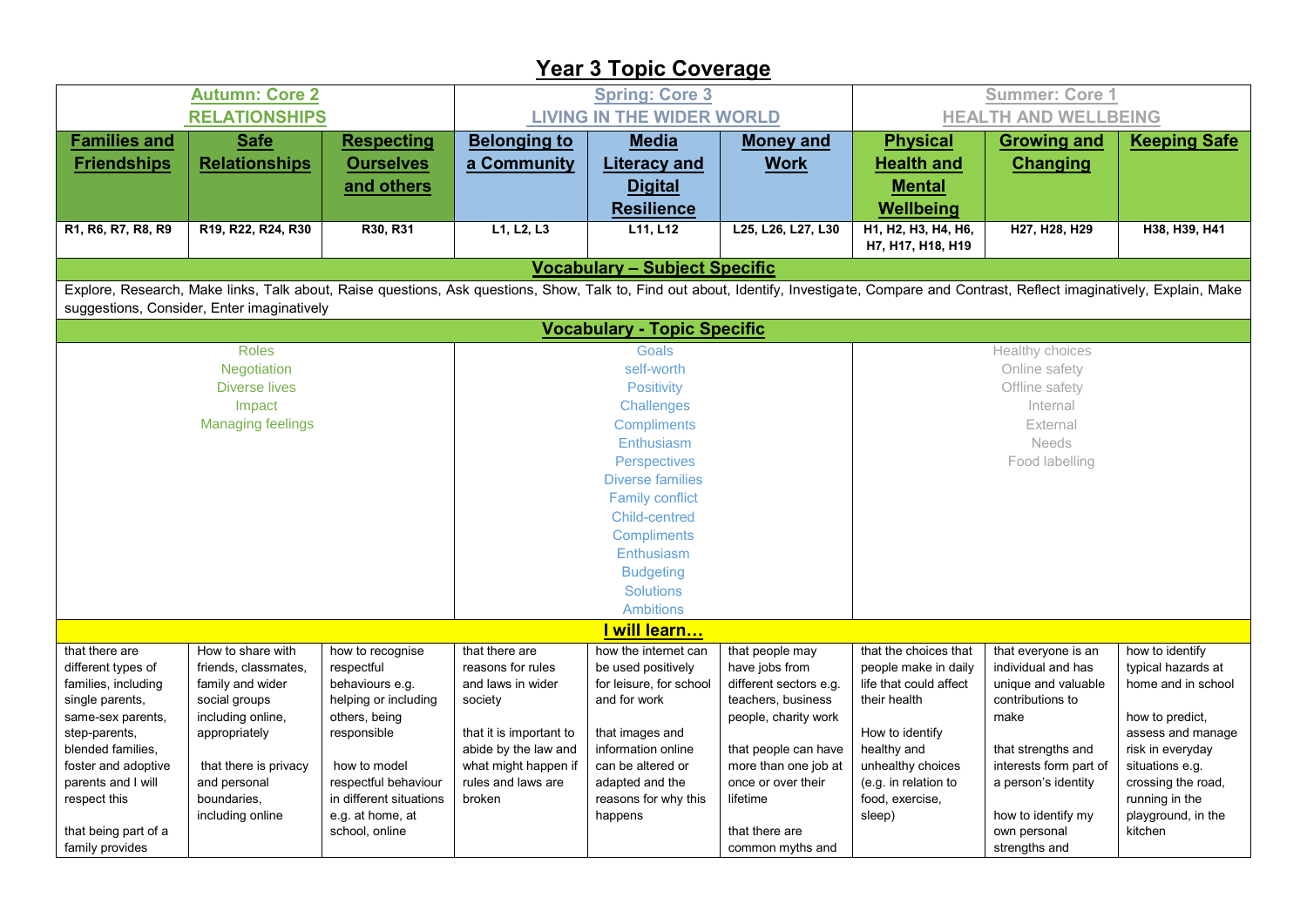| support, stability and | that there are basic  | that self-respect is  | that there are human  | how to recognise      | gender stereotypes    | that people can be      | interests and what I  | how to be fire safe at  |
|------------------------|-----------------------|-----------------------|-----------------------|-----------------------|-----------------------|-------------------------|-----------------------|-------------------------|
| love                   | strategies to help    | important and their   | rights and how they   | whether something I   | related to work       | helped to make          | am proud of (in       | home including the      |
|                        | keep myself safe      | right to be treated   | protect people        | see online is true or |                       | healthy choices and     | school, out of        | need for smoke          |
| that there are         | online e.g.           | respectfully by       |                       | accurate              | how to challenge      | what might              | school)               | alarms                  |
| positive aspects of    | passwords, using      | others                | how to identify basic |                       | stereotypes through   | negatively influence    |                       |                         |
| being part of a        | trusted sites and     |                       | examples of human     | how to evaluate       | examples of role      | them                    | how to recognise      | that it is important to |
| family, such as        | adult supervision     | how to treat others.  | rights including the  | whether a game is     | models in different   |                         | common challenges     | follow safety rules     |
| spending time          |                       | and be treated,       | rights of children    | suitable to play or a | fields of work e.g.   | how habits can start    | to self-worth e.g.    | from parents and        |
| together and caring    | that bullying and     | politely              |                       | website is            | women in STEM         | and that sometimes      | finding school work   | other adults            |
| for each other         | hurtful behaviour is  |                       | that I have rights    | appropriate for my    |                       | they can be             | difficult, friendship |                         |
|                        | unacceptable in any   | how people show       | and also              | age-group             | that some of the      | maintained, changed     | issues                | how to help keep        |
| that there are         | situation             | respect and courtesy  | responsibilities      |                       | skills needed to do a | or stopped              |                       | safe in the local       |
| different ways that    |                       | in different cultures |                       | how to make safe.     | job, such as          |                         | how to manage and     | environment or          |
| people can care for    | how bullying effects  | and in wider society  | that with every right | reliable choices from | teamwork and          | that habits can have    | reframe setbacks      | unfamiliar places,      |
| each other e.g.        | people and about      |                       | there is also a       | search results        | decision-making       | positive or negative    | e.g. asking for help, | including road, rail,   |
| giving                 | the consequences of   |                       | responsibility e.g.   |                       |                       | effects, such as        | focusing on what I    | water and firework      |
| encouragement or       | those involved.       |                       | the right to an       | how to report         | how to recognise my   | regular exercise or     | can learn from a      | safety                  |
| support in times of    |                       |                       | education and the     | something seen or     | interests, skills and | eating too much         | setback,              |                         |
| difficulty             | that there are        |                       | responsibility to     | experienced online    | achievements and      | sugar, on a healthy     | remembering what I    |                         |
|                        | similarities and      |                       | learn                 | that concerns me      | how these might link  | lifestyle               | am good at, trying    |                         |
| how to identify        | differences between   |                       |                       | e.g. images or        | to future jobs        |                         | again                 |                         |
| if/when something in   | bullying online and   |                       |                       | content that worries  |                       | that it is important to |                       |                         |
| a family might make    | face-to-face bullying |                       |                       | me, unkind or         | how to set goals that | have a healthy,         |                       |                         |
| someone upset or       |                       |                       |                       | inappropriate         | I would like to       | balanced diet           |                       |                         |
| worried                | how and who to tell   |                       |                       | communication         | achieve this year     | including what foods    |                       |                         |
|                        | if I see or           |                       |                       |                       | e.g. learn a new      | should be eaten         |                       |                         |
| that if family         | experience bullying   |                       |                       |                       | hobby                 | regularly or just       |                       |                         |
| relationships are      | or hurtful behaviour  |                       |                       |                       |                       | occasionally            |                       |                         |
| making me feel         |                       |                       |                       |                       |                       |                         |                       |                         |
| unhappy or unsafe, I   |                       |                       |                       |                       |                       | that regular            |                       |                         |
| can tell someone       |                       |                       |                       |                       |                       | exercise such as        |                       |                         |
|                        |                       |                       |                       |                       |                       | walking or cycling      |                       |                         |
|                        |                       |                       |                       |                       |                       | has positive benefits   |                       |                         |
|                        |                       |                       |                       |                       |                       | for my mental and       |                       |                         |
|                        |                       |                       |                       |                       |                       | physical health         |                       |                         |
|                        |                       |                       |                       |                       |                       |                         |                       |                         |
|                        |                       |                       |                       |                       |                       | that things can affect  |                       |                         |
|                        |                       |                       |                       |                       |                       | feelings both           |                       |                         |
|                        |                       |                       |                       |                       |                       | positively and          |                       |                         |
|                        |                       |                       |                       |                       |                       | negatively              |                       |                         |
|                        |                       |                       |                       |                       |                       |                         |                       |                         |
|                        |                       |                       |                       |                       |                       | how to identify and     |                       |                         |
|                        |                       |                       |                       |                       |                       | talk about my           |                       |                         |
|                        |                       |                       |                       |                       |                       | feelings                |                       |                         |
|                        |                       |                       |                       |                       |                       |                         |                       |                         |
|                        |                       |                       |                       |                       |                       | that people express     |                       |                         |
|                        |                       |                       |                       |                       |                       | feelings in different   |                       |                         |
|                        |                       |                       |                       |                       |                       | ways e.g. words,        |                       |                         |